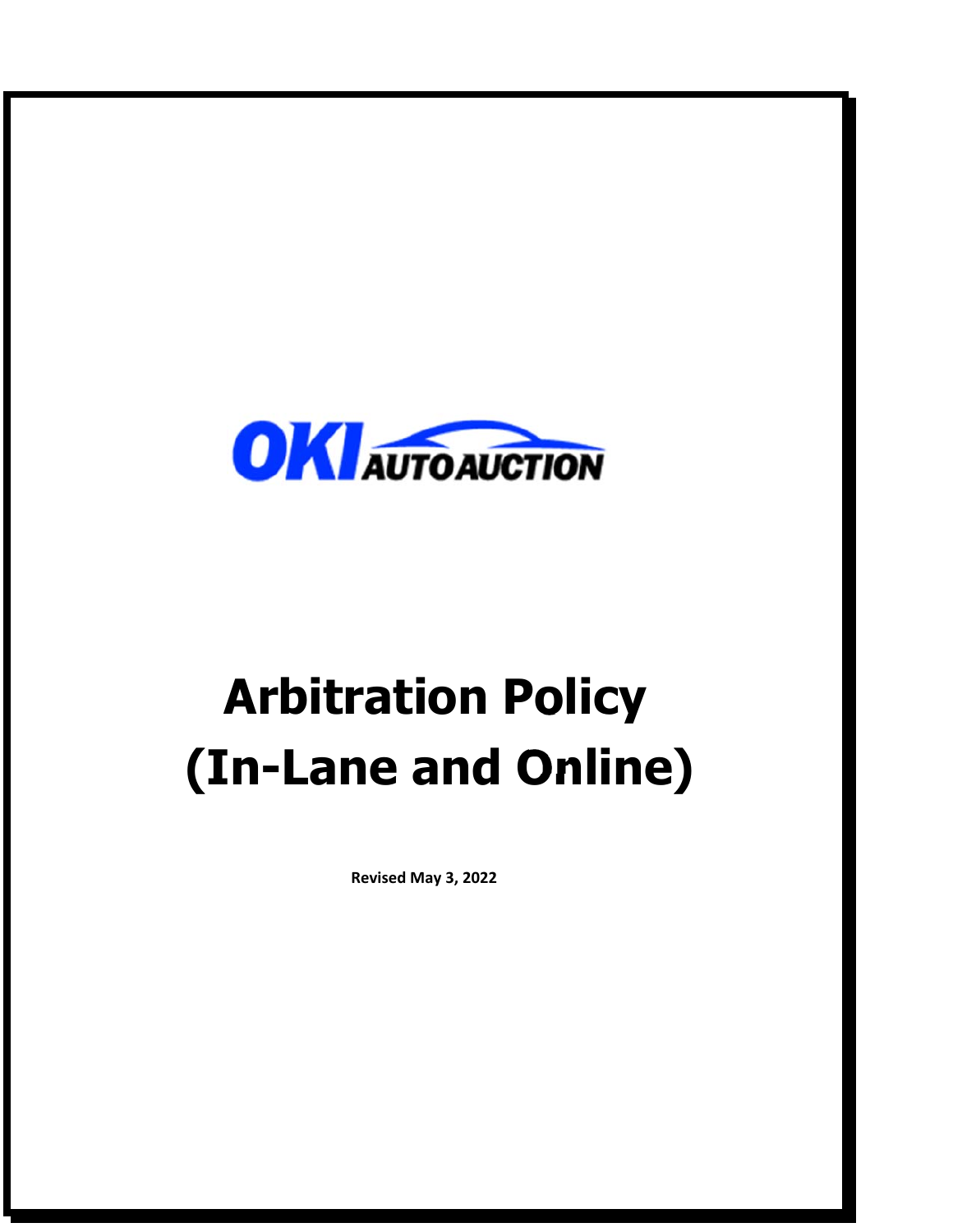## *General Policies:*

#### 1. Fair and Ethical Sale

The sales made at an Auction are intended to promote fair and ethical treatment to both the Buyer and the Seller. If Auction determines that the transaction is not fair and ethical to either party, the Seller and the Buyer agree that the Auction may cancel the sale, at its sole discretion. Federal, State and Local laws supersede these policies where applicable.

#### 2. Auction Role in Sale:

- a. Auction makes no representations or guarantees on any vehicle sold or offered for sale.
- b. Auction is not a party to the contract of the sale. The sales contract is between the Seller and the Buyer only.
- c. All vehicles bought or sold on the premises must be processed through the Auction office. Failure to do so will result in suspension of trading privileges at the Auction.
- d. Auction reserves the right to review any audio/video documentation to verify the accuracy of a sale.
- e. Any vehicle consigned with the Auction is subject to government inspection, with or without prior notice, by the FBI, State Police, National Auto theft Bureau, Local Police Authorities, and any other governmental or quasi‐governmental agency.
- 3. Auction VIN Policies

All vehicles consigned must have a visible public Vehicle Identification Number (VIN) plate attached to the vehicle by the manufacturer or state inspector (state reassigned VIN only). Those vehicles having a reassigned VIN plate by the State in place of the original VIN plate must be announced or will be subject to sale cancellation or Buyer return. Auction reserves the right to refuse the sale of any vehicle in which the VIN plate appears to be altered in any way.

## *Sale Light System*

Auction has a standard light/video display system to describe the condition and/or disclosures related to the vehicle being sold. The system is defined as:

  **Green Light – Ride & Drive:** Vehicles guaranteed by the seller not to have any single mechanical defect (excluding radios) costing more than \$300.00 to repair at wholesale repair cost.

 **White Light ‐ Auction Guarantee:** Seller guarantees vehicle to have good head gaskets, engine block, rods, crank, pistons, transaxle, transfer case, 4x4 and rear end. Seller also guarantees vehicle is free of dead cylinders with NO (0 LBS) COMPRESSION. **CLUTCH, CV JOINTS, HUB BEARINGS, OIL and COOLANT LEAKS CAN NOT BE ARBITRATED. Any mechanical condition which the manufacturer or franchised dealership's certified technician deems normal or inherent in a particular vehicle shall not be subject to arbitration. Chrysler, Jeep, and Ford products with differential repairs and/or defects are not eligible for arbitration, regardless of seller. Honda Motor Company LTD products with driveline whines are not eligible for arbitration.**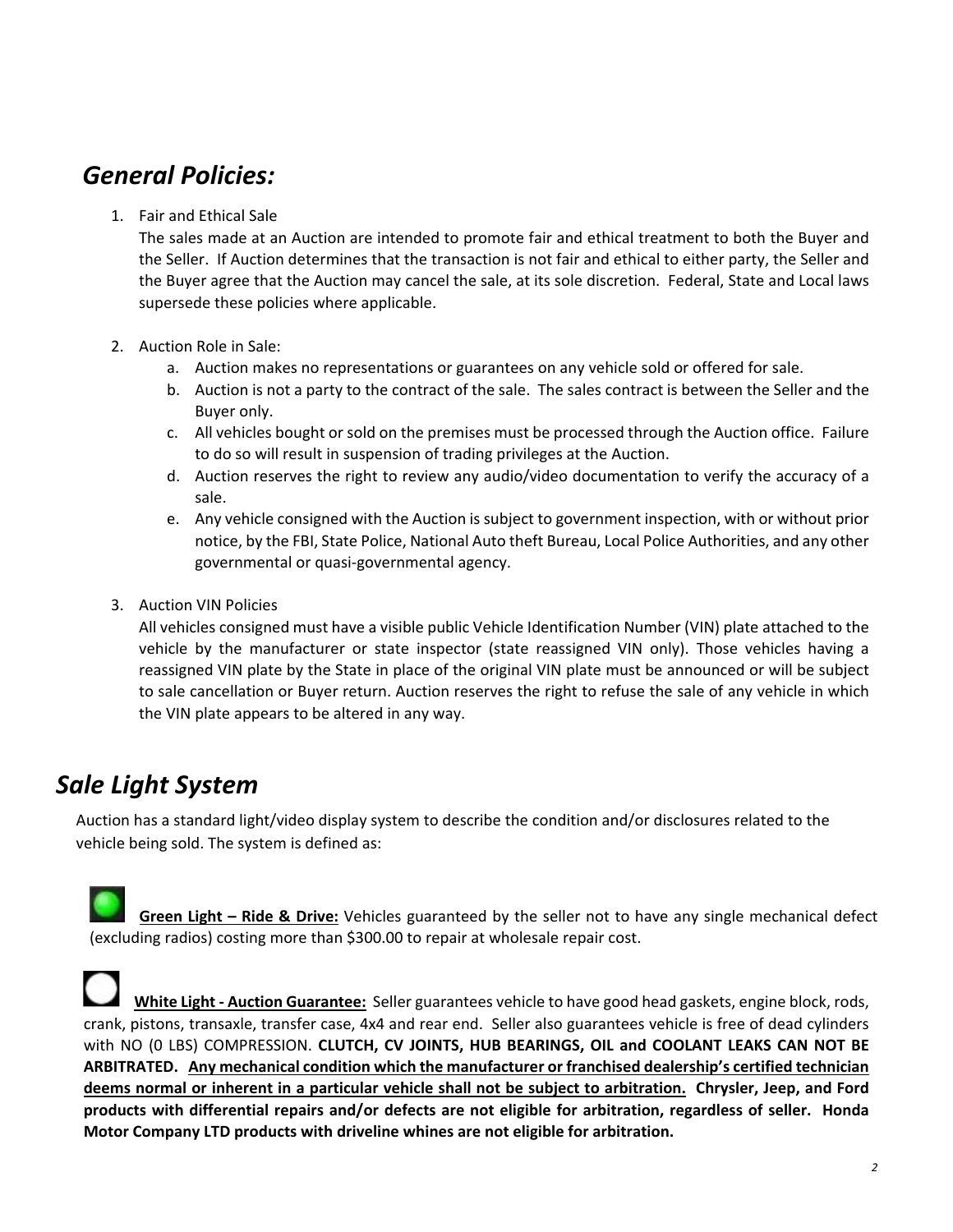Red Light - As Is: Seller guarantees nothing except the vehicle is not frame (or unibody) damaged or flood damaged and has proper emissions devices and air bags.

 **Blue Light – Title Attached:** Assignable title is not available at the time of the sale. Seller must announce "Title Attached" on the block and deliver the title to the auction within 28 days of the sale. If buyer does not receive a title on or before the 28th day they may give a 24‐hour notice to the auction and bring the vehicle back. Buyer shall return the vehicle, in the same condition as purchased, at their expense. Seller will be charged the normal sale fees.

 **Yellow Light – Caution, Announced Defects of Condition:** Vehicle is sold with pre-announced declarations, which are not subject to arbitration. This light can be used in conjunction with any other light.

# *Seller Resopnsibilities*

- 1. Seller will be held responsible for the accuracy and completeness of all representations or descriptions. This includes handouts, catalogues, vehicle markings, condition information or vehicle listings, and verbal or written statements made by Seller, Auction, Auctioneer, or Selling Representative at the time of sale. This includes the condition report written by or on behalf of the Seller as per the "NAAA Generic Condition Report Position Statement". The Seller understands that the sale light/video display is a binding arbitration representation of vehicle condition, and is therefore responsible for ensuring that their vehicles sell under the correct light in the lane. Corrections to vehicle description and announcements can change up until the time the vehicle crosses the auction block. It is the Buyers responsibility to listen to all current announcements.
- 2. Mileage announcements are required for all vehicles. Unknown miles, exempt title, reconstruct, salvage, flood, and any other material title brands must be announced. Theft recover history, lemon law buyback history, and trade assist history must also be declared.
- 3. Announcements are required for any matters that relate to the safety or integrity of the vehicle including as per the stated dollar threshold and disclosure requirements stated in this policy, all requirements under local, state or federal statutes or regulations. Announcements must be made both verbally and disclosed on the Auction invoice/sale contract/bill of sale or equivalent document in a physical or online auction environment.
- 4. The announcement of the presence of warning lights does not exempt a Seller from arbitration responsibilities as defined by the policy. The issue/defect found to be the cause of the light may be arbitrated within the stated time period and dollar amount threshold according to this policy.
- 5. The availability of a manufacturer's warranty shall not affect a Buyer's right to arbitrate a vehicle. Regardless of the warranty coverage in terms of the root cause of the complaint, an announcement may be required.
- 6. In the event of a successful arbitration by the Buyer, the Seller is responsible for reimbursement of all reasonable documented expenses incurred by the Buyer (excluding profit and commissions) on vehicles arbitrated for undisclosed conditions. Reimbursements that qualify under these guidelines will be at the sole discretion of the Auction and will be limited to reasonable and documented expenses. There will be no expense reimbursements to the Buyer on mechanical arbitrations that are requested during the " Ride and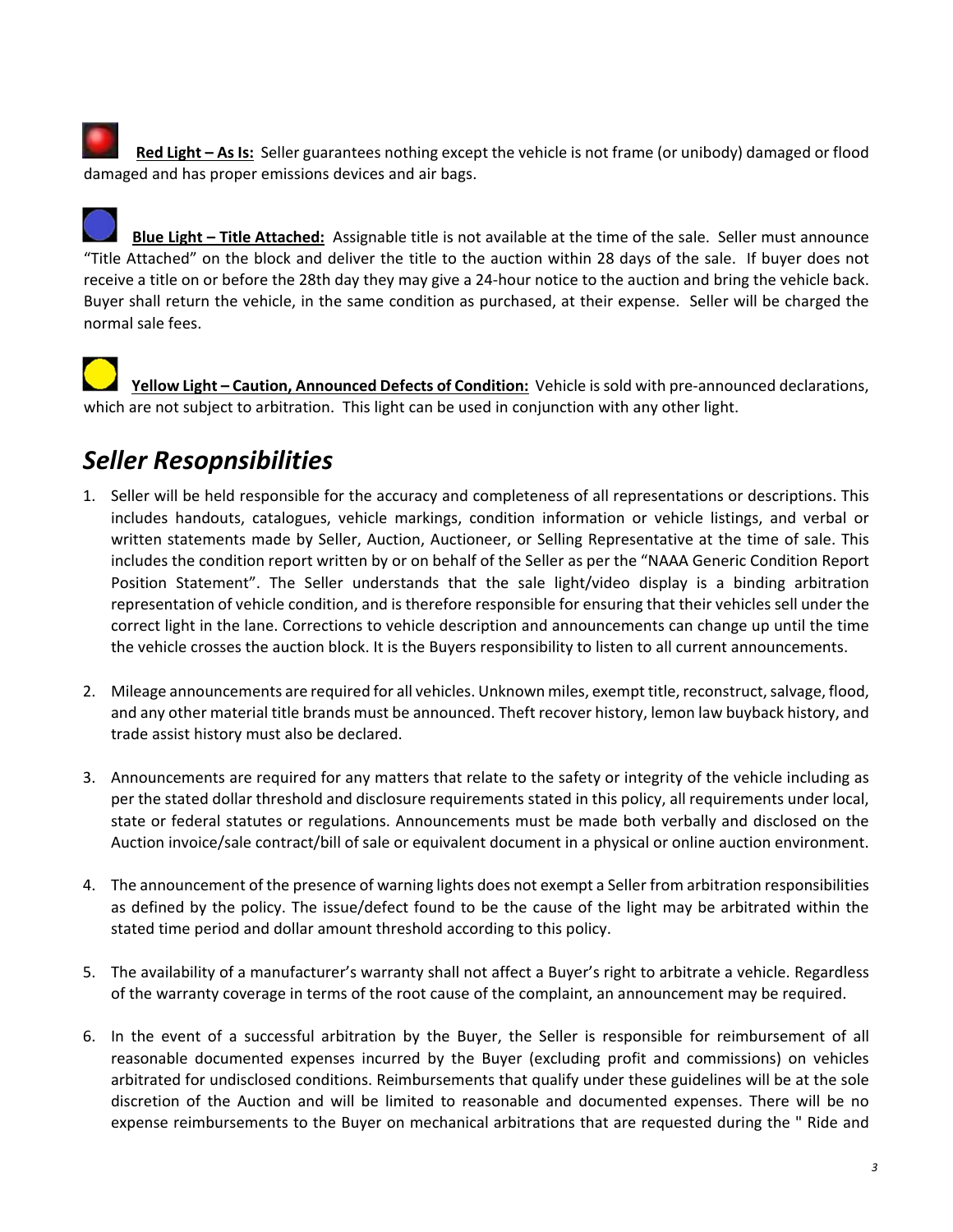Drive" time period, which ends at 5pm the next business day after sale. Seller will also be responsible for the Auction's arbitration fee and diagnostic expenses.

- 7. Seller will not be paid for vehicles in arbitration until arbitration is settled and vehicles are sold. For arbitrations occurring after the Seller has been paid, Seller is required to promptly return the payment to the Auction if the transaction is voided as a result of arbitration.
- 8. It is highly recommended that the Seller completes formal consignment form listing description, declarations, and floor price. Auction will not be liable for misunderstandings and errors, including selling a vehicle below the floor price, where Seller gave only verbal instruction to the auction.
- 9. Sellers are strongly encouraged to purchase a Vehicle Pre‐Check (PC) or Vehicle Condition Report (CR) to help identify potential issues prior to offering vehicle for sale.

## *Buyer Responsibilities*

- 1. Prior to placing bids, the Buyer is responsible for inspecting the vehicle, listening to and reviewing any verbal or written announcements and disclosures made by the Seller, Auction, Auctioneer, or Selling representative. Buyers are also responsible for reviewing all pertinent information available online, including, but not limited to, announcements, disclosures, condition reports, pictures and online listings. Buyers are also responsible for observing and understanding the sale lights (Green, Green/Yellow, Yellow, Red, White, and/or Blue), which identify various sale conditions for the vehicle. Once the vehicle is sold, the Buyer must review the Auction sales receipt or appropriate document to confirm the vehicle price, disclosures and announcements are correct before legibly printing and signing their name or digitally/electronically signing the Auction sales receipt or appropriate document.
- 2. It is strongly encouraged that a Buyer should have a Post Sale Inspection (PSI), or Sale Day Check (SDC) performed on purchased vehicles which qualify, prior to the end of arbitration deadlines. A PSI or SDC is required for all qualifying vehicles purchased online.
- 3. Buyer reimbursement by Seller after arbitration:
	- a. The Seller/Auction shall not be liable for any expenses before the title is received by the Buyer from the Auction. Buyers are cautioned not to sell vehicles prior to receiving the title from the Auction
	- b. There is no expense or transportation reimbursement for vehicles arbitrated during the standard arbitration period (2 hours after end of sale, or finalization of "IF" sale.)
- 4. The Buyer is financially responsible for any pending sale and assumes all risk of loss until arbitration is final.
- 5. The Buyer or Buyer's agent (transporter or driver) must document any damage on the gate release prior to removing the vehicle from the Auction or facilitation service provider's location. Auction or facilitation service provider and Seller will not be responsible for any damage not identified on the gate release once the vehicle is removed from the location.
- 6. The Buyer shall not surrender possession of the vehicle to any claimant, except as required by legal process, nor shall Buyer voluntarily pay or acknowledge the validity of any claim, without the prior approval of Auction. Time is of the essence. Any failure on the part of the Buyer, after becoming aware of said claim, to notify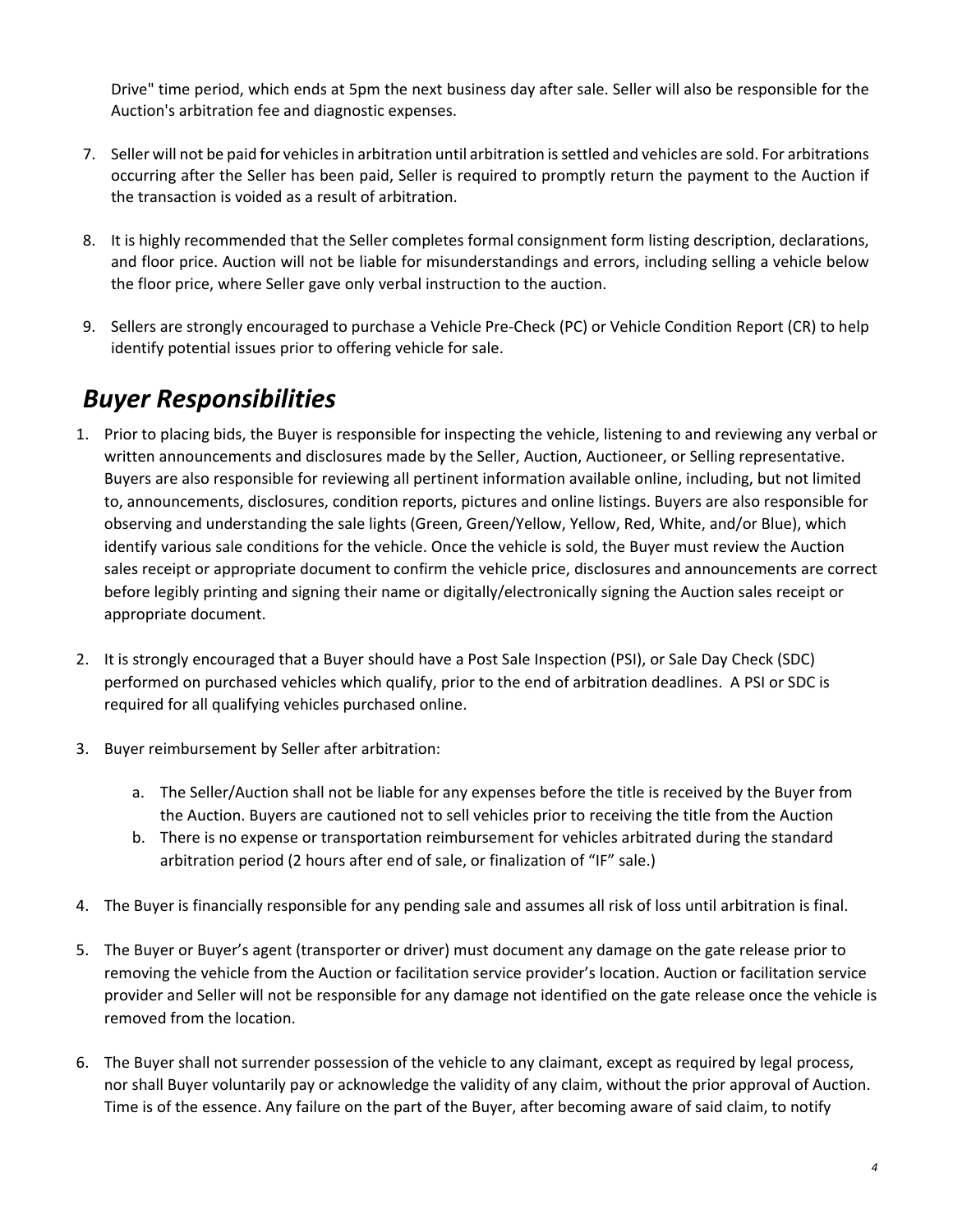Auction of any claim in a timely manner or failure of the Buyer to cooperate in defending any such claim shall relieve Auction and Seller of any liability under this policy.

- 7. A vehicle is not considered returned until received, inspected and approved for return by Auction management. Any vehicle returned must be in the same or better condition as when sold. Any vehicles delivered to and left on Auction premises without Auction approval remain the sole responsibility of the Buyer. Buyer assumes all risk of loss. Vehicle must be returned in a timely manner consistent with Auction direction.
- 8. Auction reserves the right to reject arbitration requests on vehicles where the Buyer has accrued an unreasonable amount of miles on the vehicle prior to returning it to auction. Reasonable miles shall be determined solely by the Auction based upon the Buyer's location and circumstances.

## *Title Arbitration Policy*

- 1. All titles submitted by Seller must be in Seller's company name on title or on a properly executed reassignment form. The Seller guarantees the titles of vehicles that are sold through Auction. This guarantee of the title warrants that the title shall be marketable and free and clear of all liens and encumbrances. This includes any brand (such as "salvage") noted upon the current or any prior certificate of title unless such encumbrances were announced at the time the vehicle is sold through Auction and for a period of four (4) years from the date of sale. Seller's liability under this title guarantee shall never exceed the Auction sale price (the "maximum amount") of the vehicle, and this maximum amount shall be reduced by two percent (2%) per month following Auction sale date. All liability under this title guarantee shall expire and terminate four (4) years after Auction sale date. Auction will not be responsible for any expenses incurred on vehicles returned for late title.
- 2. Seller warrants, represents and guarantees possession and conveyance of a certificate of title, properly executed, valid in the state where the transaction is occurring and clear of all liens and encumbrances (except current year DMV fees in California), and Seller warrants and will defend the title against the claims and demands of all persons whatsoever.
- 3. Titles must be reassigned directly to Buyer. Any title assigned directly to the Auction will not be accepted.
- 4. Seller will not be paid for vehicles until a transferable title is received.
- 5. Auction accepts no responsibility for non-titled vehicles sold at auction. Seller must announce the vehicle is being sold with a bill of sale only and that there is no title to transfer. All non-titled vehicles and equipment will be sold "As‐Is."
- 6. If the title problem is due to a clerical or coding error, or incomplete documentation, Auction shall be given reasonable time after receiving notice to have the error corrected.
- 7. Paperless titles will not be accepted.
- 8. Where legal by municipal and/or state law, any vehicle being offered for sale with a foreign (non‐US) title must be disclosed prior to the sale by the seller. Disclosure requirements and time limits are subject to local Auction title policy. Vehicle must be legal to sell in the United States.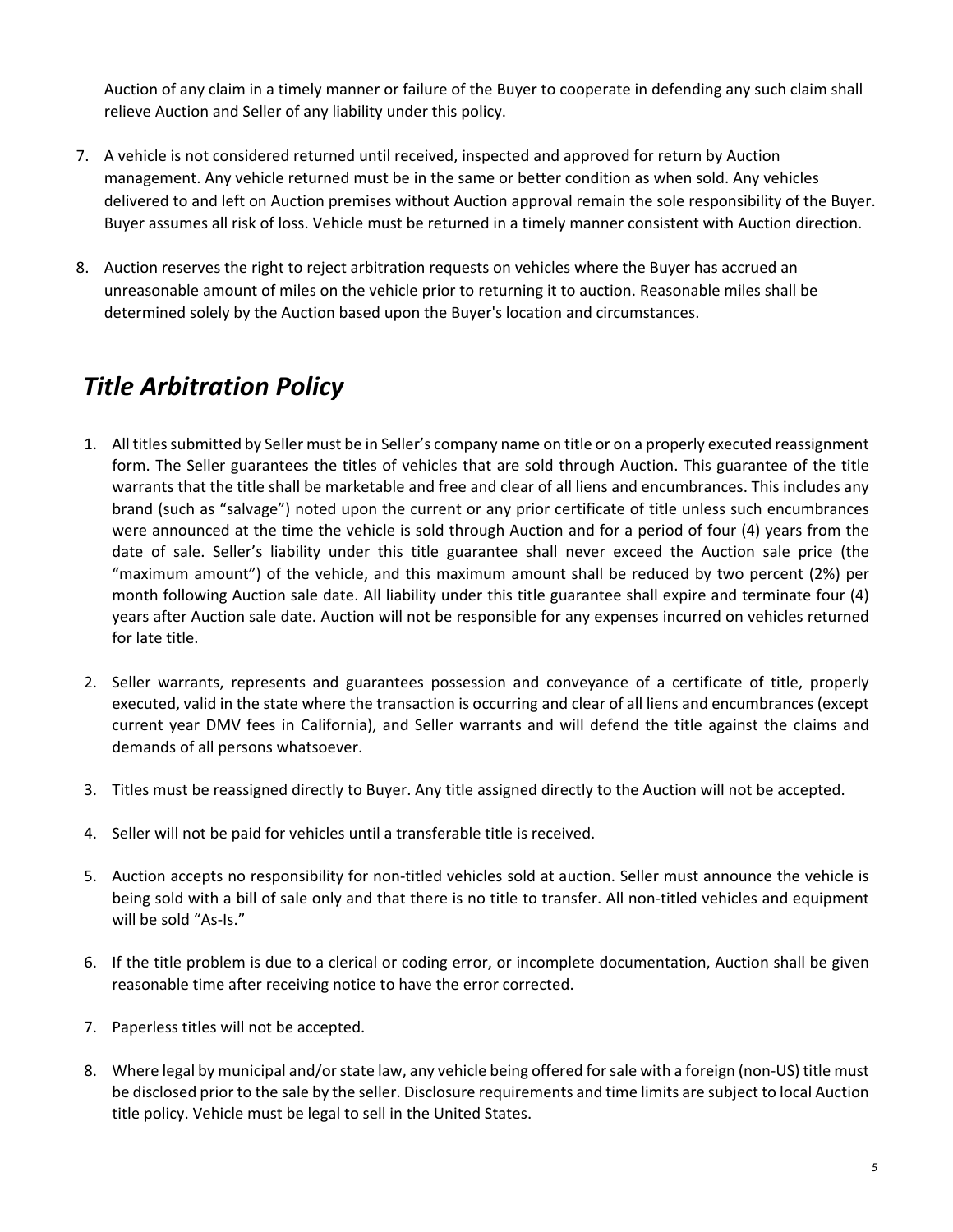- 9. Seller has a maximum of 28 days (sale day is day 1), to provide negotiable title to the Auction if the vehicle was run under the Blue‐Light (Title Absent). If title has not been received by Auction after 28 days, it is the Buyer's option to return the vehicle. A 24 hour notice to the Auction is required of the Buyer in order that the Auction may make a final attempt to obtain the title from the Seller. The Buyer may give notice of intent to return the vehicle on the 27th day after sale
- 10. In regard to defect in title, and in any matter relating to odometer mileage, odometer statements, or damage disclosure statements: Seller and Buyer agree to indemnify and hold harmless Auction from any liability, loss costs, damage or expense, including attorney fees which may arise either directly or indirectly from the sale and purchase of the consigned vehicle including but not limited to title services provided.
- 11. Whenever any claim is made by any person against the title of a vehicle, whether by suit or otherwise, the Buyer, after becoming aware of said claim, shall immediately notify Auction. This involves giving full particulars of claim, cooperating fully in defending any legal action, and in taking other steps to minimize possible loss.

# *Arbitration Guidelines*

OKI Auto Auction has arbitration policies that differ from the National Auto Auction Association (NAAA) standards to accommodate for our unique market conditions and operating environment. These guidelines are used to resolve disputes between Buyers and Sellers which involve title/odometer, mechanical, flood damage, and body & frame issues.

The auction has not verified and makes no representations or guarantees as to the description, year, equipment, warranties, title status/accuracy or odometer on any vehicle sold or offered for sale. **The auction does not guarantee or get involved in any factory or dealer warranty coverage issues on vehicles sold or offered for sale at the auction. Please refer to the auction's general policies, and invoice, for further policies.** 

All guarantees set forth in this Arbitration Policy are guarantees of the seller, not the Auction. The Buyer assumes the responsibility to verify all of the Seller's representations, warranties and descriptions, and to notify the Auction's Arbitration Department of any discrepancies by the end of the day of sale, or as specified in the guarantees.

#### **Electronic Vehicle History Discrepancy Reports**

Vehicles cannot be arbitrated for discrepancies in Electronic Vehicle History reports such as Auto Check and Carfax. These reports are indicators a problem may exist however, arbitration will not be considered valid without further evidence a problem exists.

### *Important reminders concerning Arbitration*

**THERE WILL BE NO ARBITRATIONS FOR ANY REASON FOR ALL VEHICLES SOLD FOR \$200 OR LESS.** 

**There shall be no arbitration** unless the Buyer notifies the Auction Arbitration Manager and provides a completed arbitration form specifically identifying all covered defects; failure to direct all arbitration inquiries to Arbitration Manager or Arbitration Personnel will cause vehicle to be ineligible for arbitration. A vehicle can only be arbitrated once.

**Time Limits:** Vehicles must be arbitrated within **TWO HOURS** after the conclusion of the auction, unless otherwise stated within this document. IF SALES can be arbitrated up to **TWO HOURS** after the approval of the IF SALE.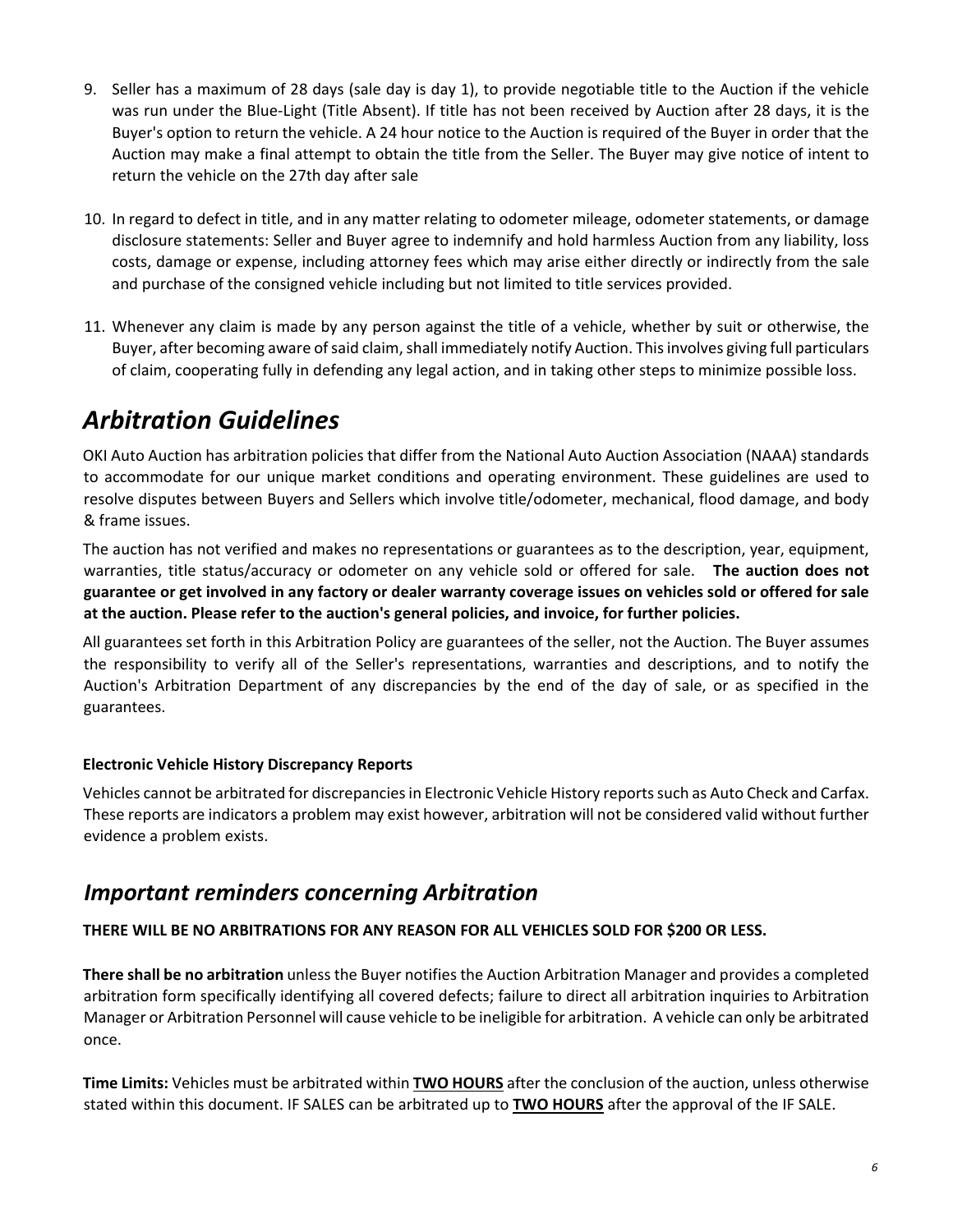**Inherent Conditions:**  Any mechanical condition which the manufacturer or franchised dealership's certified technician deems normal or inherent in a particular vehicle shall not be subject to arbitration.

**Ineligible Items:** Chrysler, Jeep, and Ford products with differential repairs and/or defects are not eligible for arbitration, regardless of seller. Honda Motor Company LTD products with driveline whines are not eligible for arbitration.

**Arbitration Fees:** See the local fee schedule for amounts and handling of arbitration and inspection fees.

**Sale and Buyer Fees:**  Seller may be charged the Sale Fee and Buyer Fee on a rejected vehicle if the Auction determines that there is a willful disregard for the disclosure requirements.

**Seller Notification:** The Auction will make every effort to notify Seller when a vehicle is placed in arbitration. Failure of a Seller to receive notification will not affect the validity of the arbitration.

Vehicle Return: If a vehicle is eligible for arbitration or rescission after it has left the Auction, the Buyer will have 72 hours to return it to the Auction in the same or better condition, unless otherwise stated in this document. The Auction may, at its discretion, allow longer if circumstances warrant.

**Arbitration Disputes:** Contested mechanical arbitration decisions will be submitted to a third party for evaluation. The third party will be a New Car Dealer for the make of the vehicle being arbitrated. If the third‐party evaluation is in agreement with the Auction arbitration decision, the expense of the evaluation will be the responsibility of the dealer requesting the additional vehicle inspection.  **There will be no third‐party arbitrations on vehicles over ten years of age or 130,000 miles.** 

## *As‐Is Vehicles (Sold under Red Light)*

 "As‐Is" vehicles cannot be arbitrated except for title issues or multi‐day arbitrable items as listed in the next section. Vehicles that meet any one of the following conditions are sold "AS-IS":

1. Any vehicle announced "As‐Is"

2. Any vehicle sold for **\$1300** or less

3. Recreational vehicles, boats, buses, motorcycles, dune buggies, trailers, snowmobiles, jet skis, antiques, and kit cars.

4. Push or tow through units

5. All taxis, governmental or municipality vehicles

## *Multi‐Day Arbitrable Items*

#### **Multi‐Day Arbitrable Items**

Vehicles that have any of the following defects, conditions or discrepancies that were not disclosed or announced at the time of the sale and were sold for over \$200 must be reported to the Auction, within the time listed below, after the vehicle was sold at the Auction, in order to be eligible for arbitration. Vehicles must be returned to the Auction in the same or better condition than when purchased. Expense reimbursements will be at the sole discretion of the auction and will be limited to reasonable and documented expenses and transportation only. Lost profit, commissions, floor‐plan expenses, vehicle upgrades, and reconditioning, etc. will not be reimbursed. Sale day is Day 1.

#### **SEVEN‐DAY ARBITRABLE ITEMS**

1. **Frame/Unibody Damage** ‐ Defined by the Auction with reference to the NAAA standards.